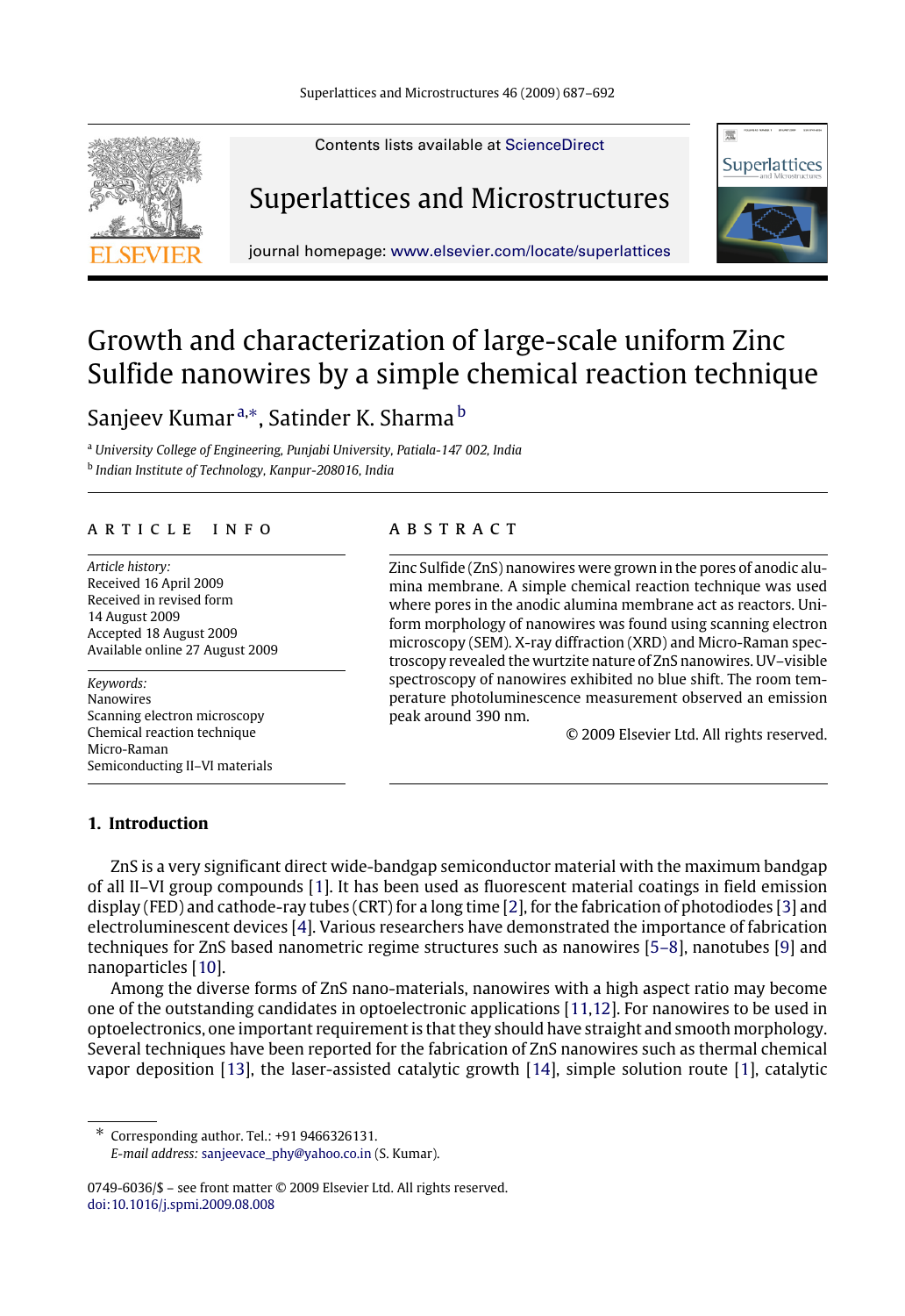growth [\[8\]](#page-5-11), chemical bath deposition [\[15\]](#page-5-12), template free microwave irradiation technique [\[16\]](#page-5-13) etc. In this paper, we present a simple chemical technique (non-galvanic method) by which ZnS nanowires are grown in alumina template.

#### **2. Experimental details**

All the reagents used were RA grade. All solutions were prepared in de-ionized water. 60  $\mu$ m thick sample of anodic alumina membrane having pore size 100 nm (commercially available Whatman) was used as template for the synthesis of ZnS nanowires.

<span id="page-1-0"></span>As shown in [Fig. 1,](#page-1-0) the alumina membrane was used as a dividing wall in a two compartment cell. In the first compartment, an aqueous zinc acetate solution (0.2 M with some drops of  $NH<sub>4</sub>OH$ ) was added and allowed to diffuse through the membrane during 30 s prior to the introduction of the second reagent sodium sulfide (0.1 M) in the second compartment. Both solutions diffuse toward each other through the pores of the membrane and react to yield the ZnS. The synthesis process was continued for 90 min at room temperature.



**Fig. 1.** Two compartment cell used for chemical reaction.

For the SEM characterization freshly prepared sample of ZnS nanowires embedded in the alumina membrane was put in the solution of NaOH to dissolve the alumina membrane. The concentration of NaOH solution was taken to be very small (0.5 M) so that it should not damage the ZnS nanowires. It took long time to completely remove the host membrane. After that nanowires were washed with distilled water and ethylene alcohol several times. Then a small drop of alcohol containing the nanowires was taken for the SEM characterization.

The cleaned and dried sample of ZnS nanowires were coated with gold–palladium alloy using Jeol JFC sputter coater and then examined under Jeol, JSM 6100 scanning electron microscope. The crystallographic studies of ZnS nanowires embedded in alumina template were carried out using Panalytical X'pert X-ray Diffractometer in 2 $\theta$  range from 20° to 80° using Cu K<sub>α</sub> radiation. The optical absorption spectra were recorded within the range 200–800 nm using Shimadzu 2500 UV–vis spectrophotometer. Photoluminescence (PL) measurements were recorded on a FluoroMax-3 (Jobin-Yvon, Edison, NJ, USA) equipped with photomultiplier tube and a xenon lamp.

The Raman spectroscopy is an important technique to investigate crystal structure of the nanomaterials. The frequency of an optical phonon which is Raman active is split into a longitudinal (LO) and a transverse (TO) component by the macroscopic electric field associated with the longitudinal phonon. This electric field serves to stiffen the force constant of the phonon and thereby raise the frequency of the LO over that of the TO. According to group theory prediction the variation types lattice phonon excited when light of fixed wavelength interact with the materials. WiTec CRM 2000 Raman spectrometer was used for structure analysis of ZnS nanowires, coupled with a high resolution Confocal optical microscope. With this combination it is not only possible to obtain a Raman spectrum of a sample but also to combine its chemical information with a lateral resolution in the sub-micrometer regime. Both the excitation and collection of the scattered light were done through the microscope objective. Excitation was provided by the 514 nm line of an argon ionized laser. The microscope objective used was Nikon 100X, with working distance 0.26. Thus, the laser beam diameter at the focus is approximately in sub-micron regime. All the measurements were made at room temperature, in order to avoid heating effects in the spectra. Therefore, the measurements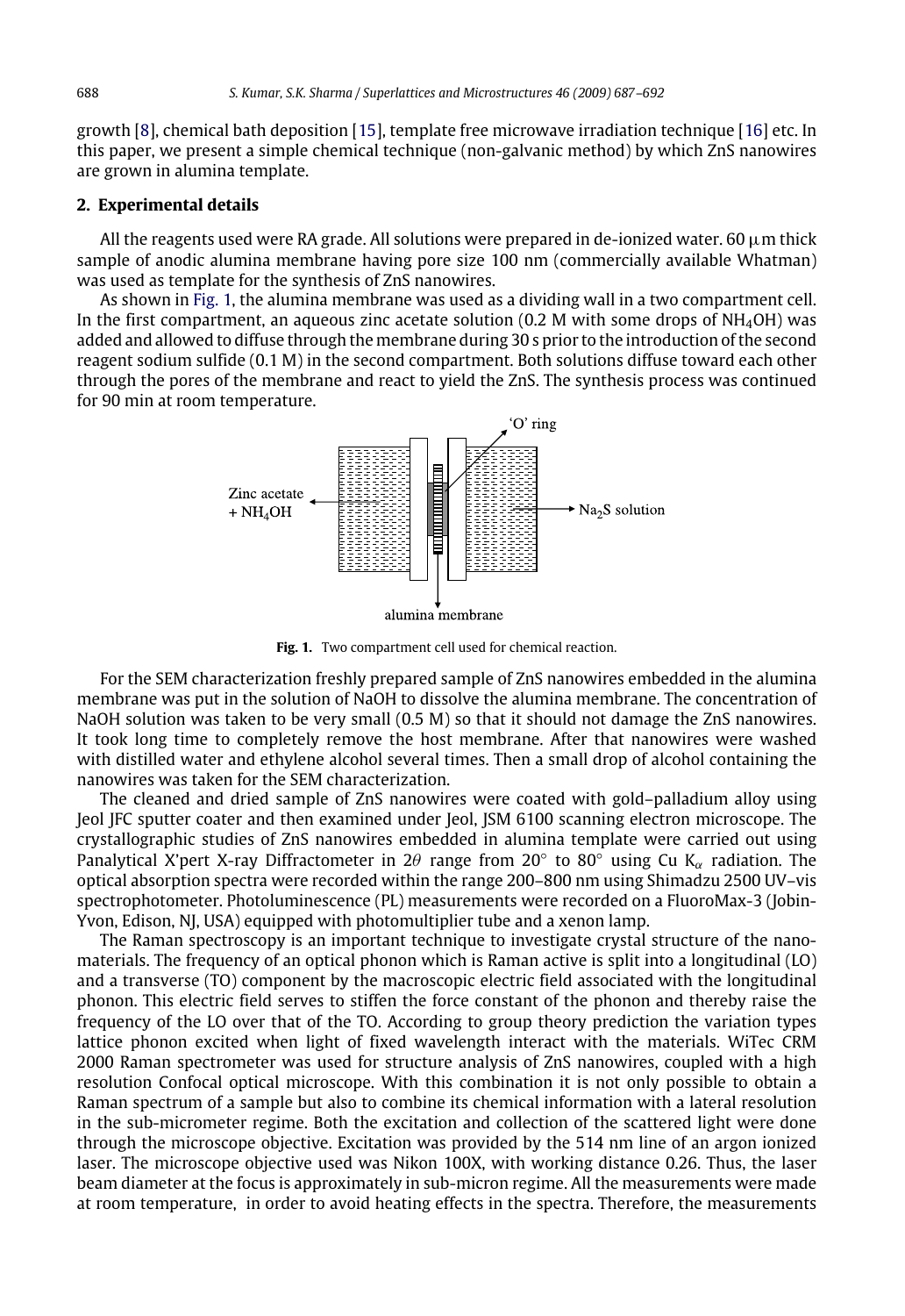<span id="page-2-0"></span>

**Fig. 2.** SEM micrograph of ZnS nanowires.

<span id="page-2-1"></span>

**Fig. 3.** X-ray diffraction of ZnS nanowires.

were performed at a laser power density below threshold to induce temperature enhancement. All the measured spectra were systematically compared to those obtained on cover slip under the same experimental conditions.

#### **3. Results and discussion**

The formation procedure of nano-ZnS may be as follows: When  $\text{Zn}^{+2}$  and  $\text{S}^{2-}$  ions met in the channels of porous alumina under hydrostatic pressure, ZnS was deposited virtually in the center of the channels. With increasing ZnS, the channels may be blocked. Further deposition will be carried out by diffusion of Zn<sup>+2</sup> and S<sup>2-</sup> ions in ZnS. Because  $Zn^{+2}$  is more easily diffused than S<sup>2-</sup> from the side of  $(CH_3COO)_2Zn$  to Na<sub>2</sub>S, ZnS grows preferentially in the direction toward the Na<sub>2</sub>S side. This is why the ZnS can be seen on the surface of the porous alumina membrane at the Na<sub>2</sub>S side when the deposition period is long enough.

SEM micrograph [\[Fig. 2\]](#page-2-0) presents the surface morphology of ZnS nanowires. It is clearly seen from micrograph that the diameter of the wires are similar to the pore size. One broadened peak is observed (from 20◦ to 35◦ ) in X-ray diffractogram [\[Fig. 3\]](#page-2-1). This broadened peak may correspond to the wurtzite ZnS (broadening & overlapping of (100), (002), (101) peaks) [\[17\]](#page-5-14).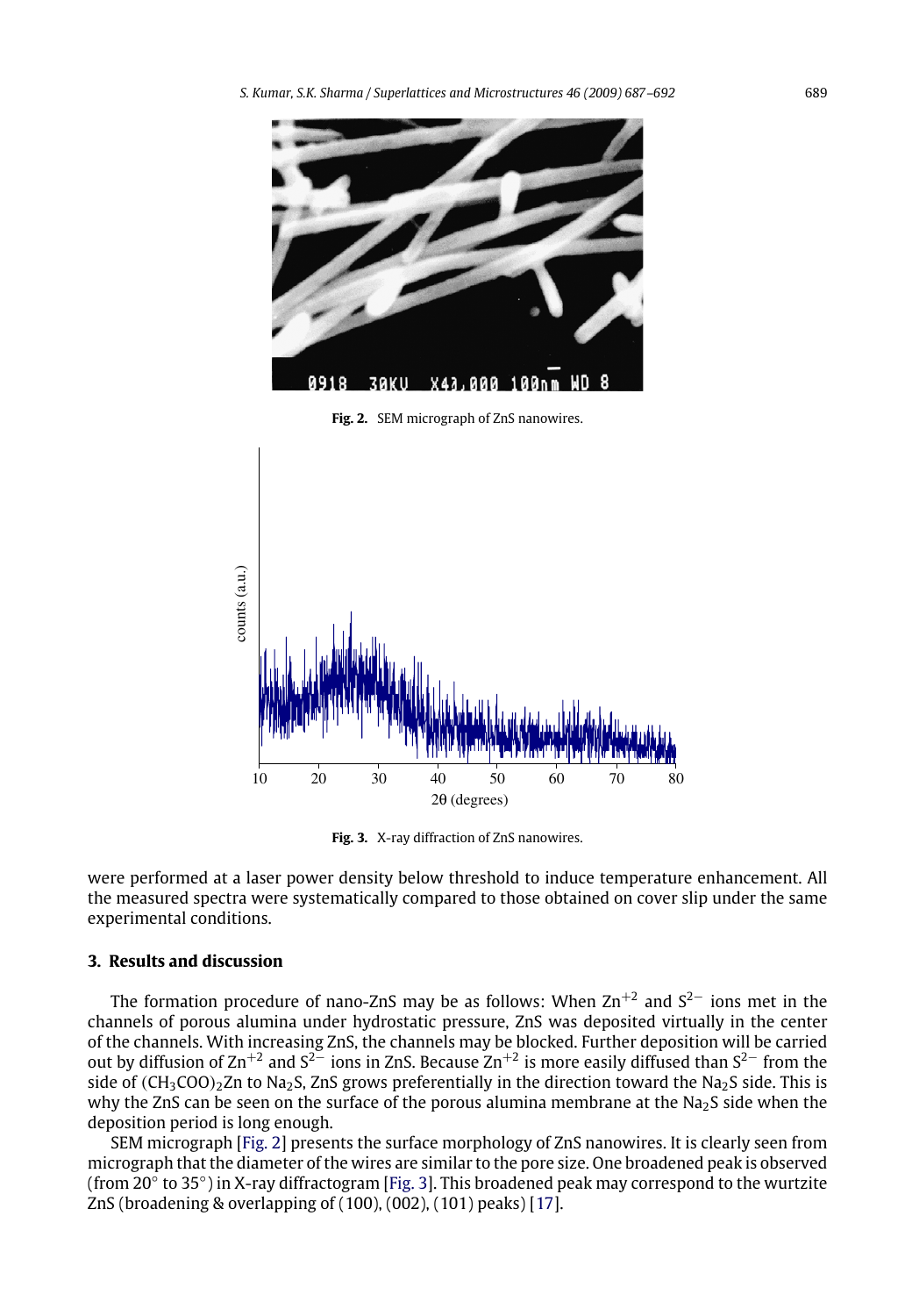<span id="page-3-0"></span>

**Fig. 5.** UV–Visible absorption spectrum of ZnS nanowires.

<span id="page-3-1"></span>[Fig. 4](#page-3-0) presents the Energy Dispersive X-Ray Fluorescence (EDXRF) graph of ZnS nanowires embedded in the anodic alumina membrane. EDXRF graph [\[Fig. 4\]](#page-3-0) clearly confirms the purity of zinc and sulfur in the nanowires. EDXRF spectrum shows the presence of copper and aluminum peaks. These peaks are due to copper was used as target material and aluminum was as a host material for alumina membrane. The dealing of sample with naked hands during characterization may also be responsible for small amount of calcium (small peak ∼3.68 keV). There is one more small peak corresponds to titanium (small peak  $\sim$ 4.5 keV) between the peaks due to calcium and copper. This may be due to some titanium residue as remains in the sample holder during previous measurements.

UV absorption spectrum of ZnS nanowires is shown in [Fig. 5.](#page-3-1) The beginning of absorption is located at 340 nm. The value of the bandgap evaluated using UV absorption spectrum is 3.65 eV nearly same as that of bulk ZnS (3.6 eV). It is not feasible to observe any excitonic peak at the room temperature absorption spectrum. So no quantum size effects and blue shift is observed in 100 nm ZnS nanowires. This may be due to that the 100 nm diameter size is not coming in nanoscale. [Fig. 6](#page-4-0) presents the photoluminescence (PL) spectrum of ZnS nanowires observed at room temperature with 325 nm excitation wavelength. PL spectrum reveals one emission peak, located at around 390 nm. The PL peak at 390 nm is attributed to the sulfur vacancy and the interstitial sulfur lattice defect [\[18](#page-5-15)[,19\]](#page-5-16).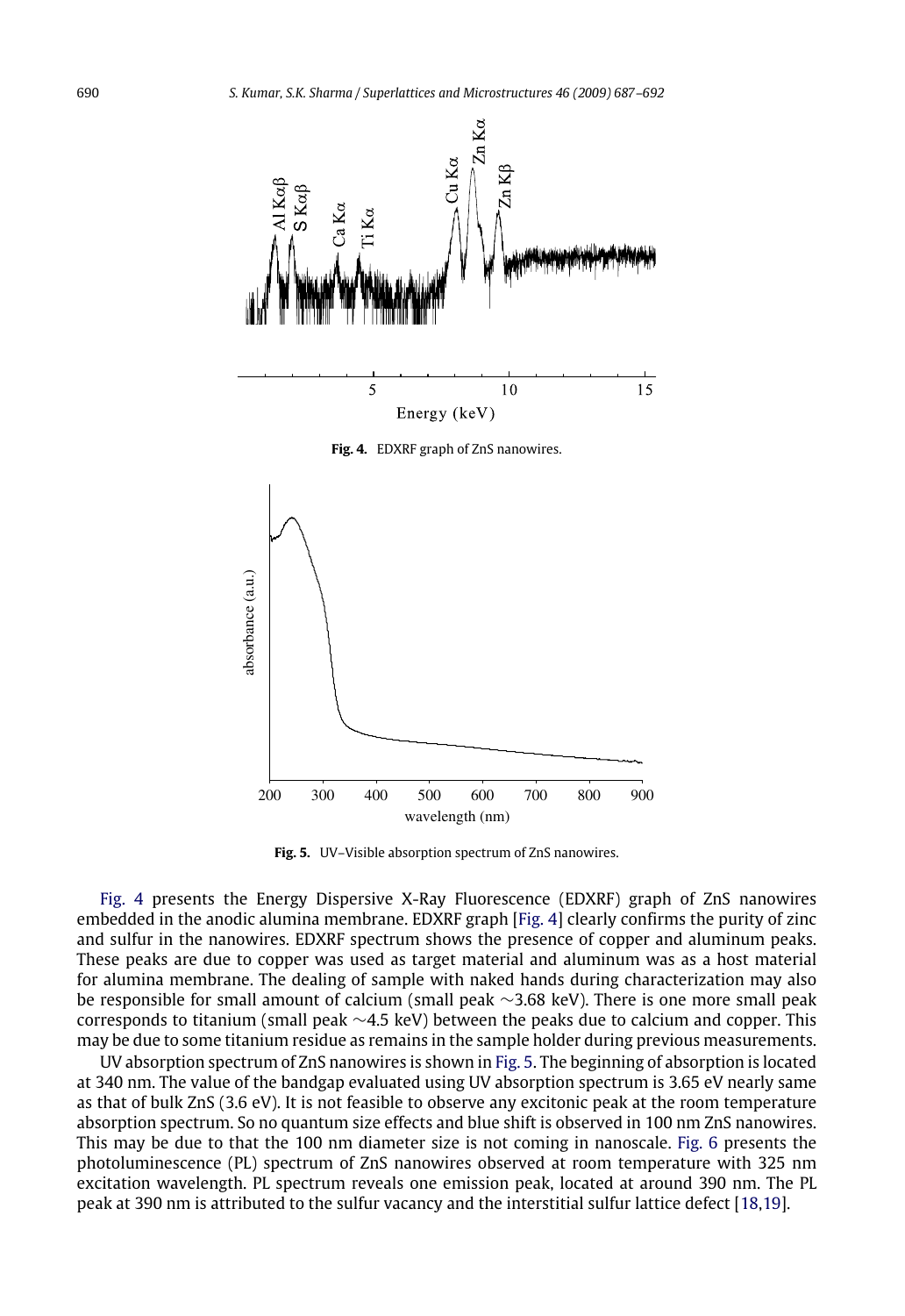<span id="page-4-0"></span>

**Fig. 6.** Photoluminescence spectrum of ZnS nanowires.

<span id="page-4-1"></span>

**Fig. 7.** Micro-Raman spectrum of ZnS nanowires at room temperature using 514 nm line of Ar<sup>+</sup> laser as the excitation source.

[Fig. 7](#page-4-1) shows the micro-Raman spectrum of ZnS nanowires. In case of ZnS nanowires, there are mainly two types of lattice phonons observed, an *A<sup>l</sup>* branch in which the Raman-active phonon is polarized in the *z* direction and *E*<sup>1</sup> branch in which the phonon polarized in the *xy* plane and which is Raman active. In case of ZnS Raman spectrum, the *<sup>E</sup>*<sup>2</sup> modes were located at 74 cm−<sup>1</sup> which satisfy its polarization characteristics of ZnS nanowires [\[20\]](#page-5-17). While this cannot unambiguously be assigned as an *E*<sup>2</sup> mode, its characteristics are strongly suggestive that this is in fact its origin. Other possibilities are that it is a second-order line from a zone point other than the edge or the center, or a local mode. These are unlikely, so we have assigned the band at 74 cm−<sup>1</sup> . The TO mode of both *A<sup>l</sup>* and *E*<sup>1</sup> symmetry was observed at 273 cm−<sup>1</sup> , and the LO mode also of *<sup>A</sup><sup>l</sup>* and *<sup>E</sup>*<sup>1</sup> symmetry was located at 356 cm−<sup>1</sup> . These vibration modes TO and LO have agreement with both prior Raman investigations of ZnS [\[21,](#page-5-18)[22\]](#page-5-19).